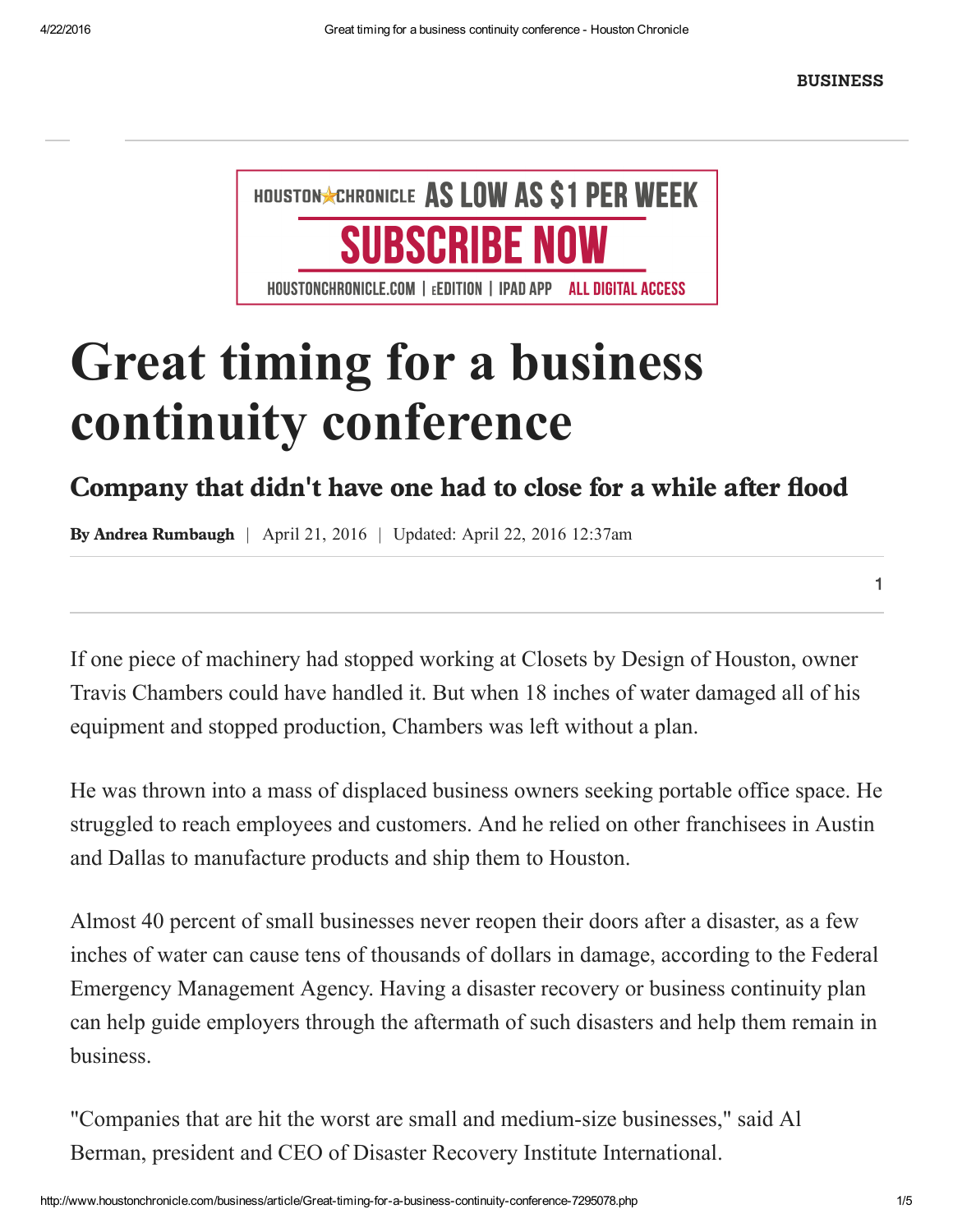His New York City-based nonprofit has organized a disaster recovery and business continuity event at the University of St. Thomas. The one-day conference slated for this Saturday was planned about a month ago but seems almost timed to the torrential rains that flooded the Houston area.

"Maybe more people will actually look at it and say, 'OK, this is something that's very important,' " said Beena George, dean of the Cameron School of Business at the University of St. Thomas.

Space is limited but business owners and business continuity professionals can pay \$50 to attend.

#### Other threats

In addition to natural disasters, the event will discuss continuity plans specific to the health care industry and how businesses can prevent and respond to cyberattacks, among other things.

"It is good that we are offering this so that people can learn how to deal with these disasters," George said. It's also an educational event for students.

A business continuity plan ranges from data backup efforts to systems for contacting employees, customers and suppliers after a disaster.

#### MORE INFORMATION

Creating a business continuity plan

The Insurance Institute for Business & Home Safety outlines eight areas that should be included in business continuity plans. It offers a free business continuity tool for small businesses called Open For Business-EZ.

1. Know your risks: Evaluate the extent of your business's vulnerability to disruptions.

2. Know your operations: Identify your key business functions and processes and decide how long you can go without being able to perform each of them.

3. Know your employees: Keep employee contact information updated to locate them quickly after a disaster, inquire about their safety, and inform them about the status of your business operations, where and if they should report and what to do following a disaster.

4. Know your key customers, contacts, suppliers and vendors: Keep contact information for your key customers, contacts, suppliers and vendors upto-date.

5. Know your information technologies: Protect your company's hardware and data.

6. Know your finances: Establishing clear strategies and procedures for controlling costs, reporting information to appropriate organizations and clearly budgeting for and tracking what is actually spent during a significant disruption can have a positive impact on the business's bottom line performance and recovery.

7. Know where to go for help: Maintain a channel of communication with community leaders, public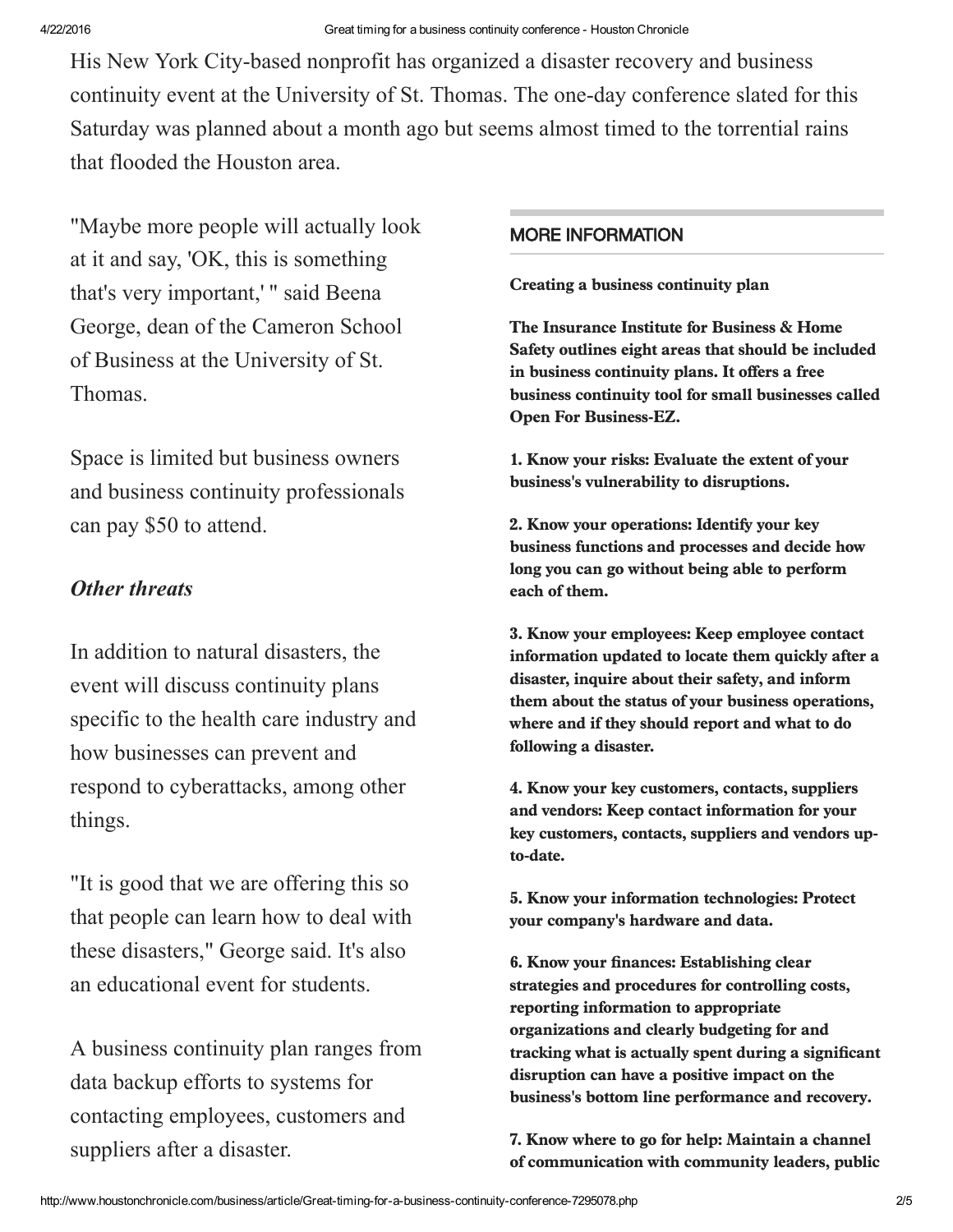It's important to practice this plan before a catastrophe happens.

"It's almost a very sophisticated fire

drill," said Anthony Pizzitola, a

safety organizations such as the police, fire and emergency medical services, government agencies, utility companies, and others.

8. Know when to update and test your plan: Schedule regular reviews and updates to your plan.

Houston-based assessor with Disaster Recovery Institute International who examines companies and evaluates if they're prepared for disasters.

Data should be backed up at an off-site location or in a cloud, and small companies can use free or relatively inexpensive programs like Dropbox or Google Docs.

"The cloud has become a really efficient way of doing data backup automatically," Berman said.

Also before a disaster, he said, it's important to take pictures and video of the property. This will help during the insurance claims process to show the extent of the damages.

Purchasing business interruption insurance can cover a company's lost income, and extra expense insurance can reimburse the extra money spent to remain open during the restoration period, according to the Insurance Information Institute.

During or after the disaster, it's important to contact employees to make sure they're all right and to provide guidance on whether they should come to the office. Suppliers should also be contacted to ensure they aren't shipping products to the destroyed facility.

Business owners should also check with suppliers before a disaster to make sure they have a thorough business continuity plan.

Customers will be more sympathetic if the company tells them it's closed because of a disaster. They will be more likely to take their business elsewhere if they aren't given a heads up.

And finally, Pizzitola said, employees should know how to continue working even when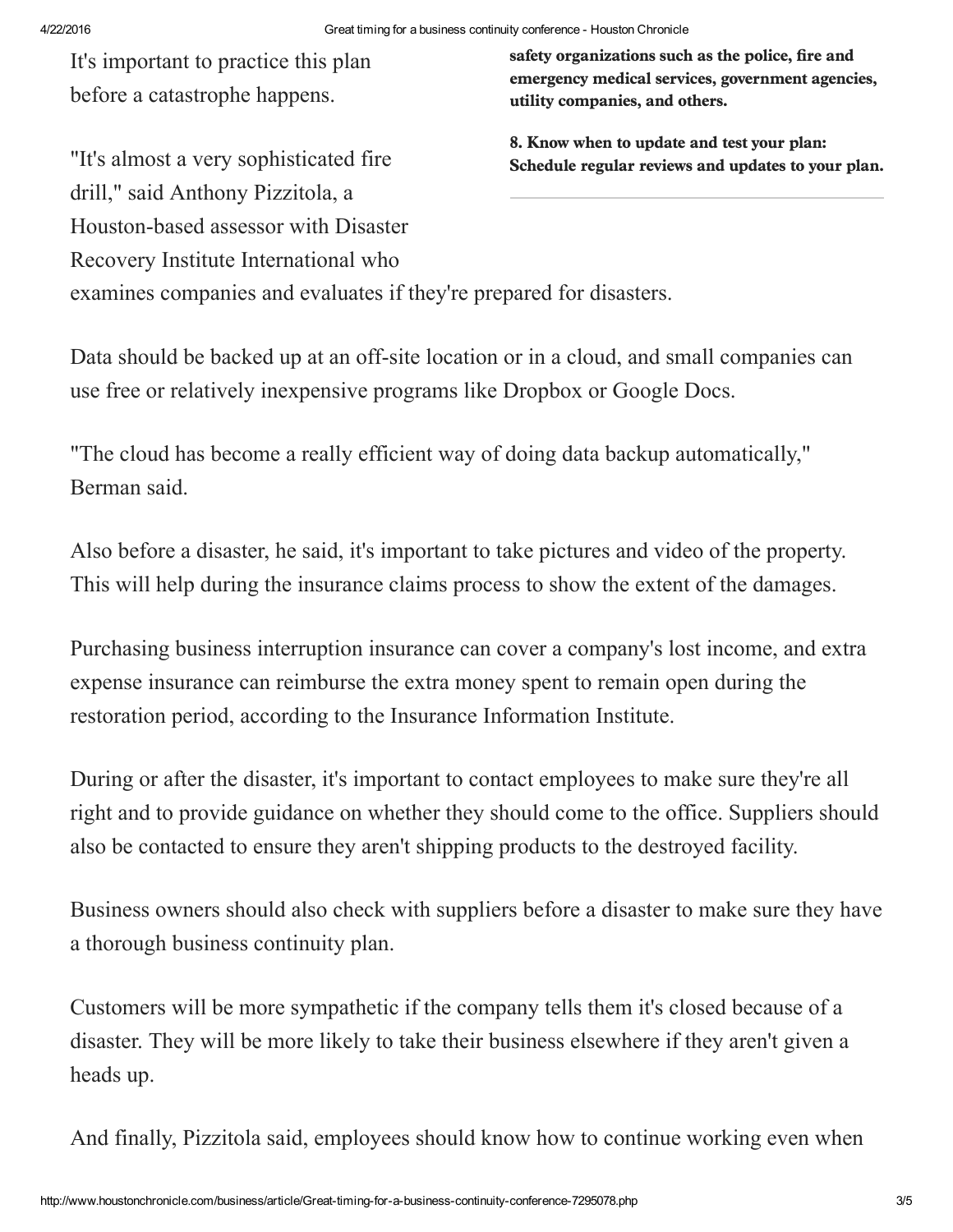the office is closed.

Some companies create plans that ensure their operations are never offline. StormGeo, which provides weather-related guidance to companies around the world on whether they should operate, works with a facility in College Station to store its backup data. The facility also has office space for employees to work from if its Houston office becomes inhabitable.

### Help employees

The Houston office has generators and food rations.

And there is a mass messaging system to contact employees. This system can require a response to make sure employees are OK, and it can also inform non-essential employees to stay home.

Because of its work, some StormGeo employees must be in the office, and the company will make accommodations for them.

Ed Schlichtenmyer, senior manager of business continuity for StormGeo, said this mass communication system was used on Monday.

"We weren't nervous about our facility, but we were concerned about our employees," he said.

Chambers, with Closets by Design of Houston, had to close his business for two days before reopening Wednesday. He has patched up his Greenspoint facility to the point where it can begin manufacturing on Friday, though it will temporarily move offices elsewhere.

#### **BUSINESS**

Ratings agencies warn credit [pressure](http://www.houstonchronicle.com/business/article/Ratings-agencies-warn-credit-pressure-building-on-7295079.php) building on drillers

Great timing for a business continuity [conference](http://www.houstonchronicle.com/business/article/Great-timing-for-a-business-continuity-conference-7295078.php)

Two are indicted in federal [kickback](http://www.houstonchronicle.com/business/article/Two-are-indicted-in-federal-kickback-inquiry-7295074.php) inquiry

[Southwest](http://www.houstonchronicle.com/business/article/Southwest-Airlines-quarter-helped-by-lower-fuel-7295067.php) Airlines' quarter helped by lower fuel prices